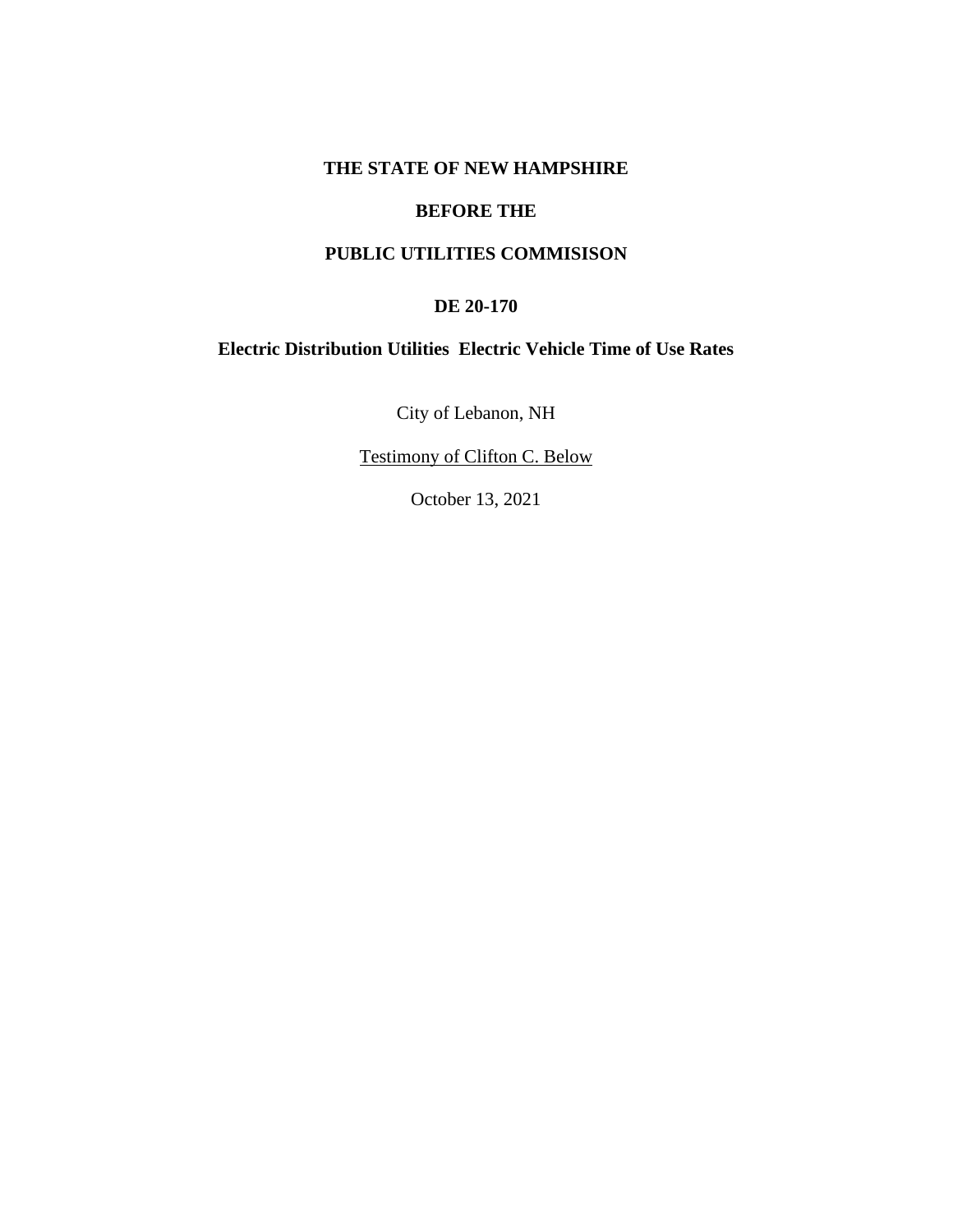# **I. Introduction and Qualifications**

#### **Q. Please state your name, business address and position relative to this docket.**

A. My name is Clifton C. Below and my personal office address is 1 Court Street, Suite 300,

Lebanon, NH 03766. The City's business address is 51 N. Park St, Lebanon, NH 03766. I am a

Lebanon City Councilor, Assistant Mayor, and Chair of the Lebanon Energy Advisory

Committee created by the Council. I am authorized by the City Manager and Council to

represent the City in this proceeding on a volunteer basis.

#### **Q. Have you previously testified before this Commission?**

A. Yes, I provided pre-filed direct and rebuttal testimony and live testimony in DE 16-576

concerning alternative net metering tariffs and pre-filed and live testimony in DE 17-189

concerning Liberty's battery storage pilot; both on behalf of the City of Lebanon. I also

provided pre-filed and rebuttal testimony in DE 19-064, a Liberty Utilities Distribution Rate case

on behalf of the City, and in DE 19-197, concerning Development of a Statewide, Multi-Use

Online Energy Data Platform, as part of the Local Government Coalition for the City.

# **Q. Please describe your relevant experience and expertise regarding electric utilities.**

**A**. A detailed background statement can be found at p.66 of my testimony attachments in DE

[1](#page-1-0)6 19-067 found under tab  $43<sup>1</sup>$ . I will only highlight a few keys elements of my background here.

During my tenure as a State Representative from 1992-1998 I served on the House Science,

Technology, and Energy Committee where I was heavily involved in energy and regulatory

- legislation. As Chair of the Policy Principles, Social and Environmental Issues Subcommittee
- <span id="page-1-0"></span>of the Retail Wheeling and Restructuring Study Committee in 1995 I facilitated a consensus

<sup>&</sup>lt;sup>1</sup> [https://www.puc.nh.gov/Regulatory/Docketbk/2019/19-064/TESTIMONY/19-064\\_2019-12-](https://www.puc.nh.gov/Regulatory/Docketbk/2019/19-064/TESTIMONY/19-064_2019-12-10_COL_ATT_TESTIMONY_FILED_12-09-19.PDF) [10\\_COL\\_ATT\\_TESTIMONY\\_FILED\\_12-09-19.PDF.](https://www.puc.nh.gov/Regulatory/Docketbk/2019/19-064/TESTIMONY/19-064_2019-12-10_COL_ATT_TESTIMONY_FILED_12-09-19.PDF)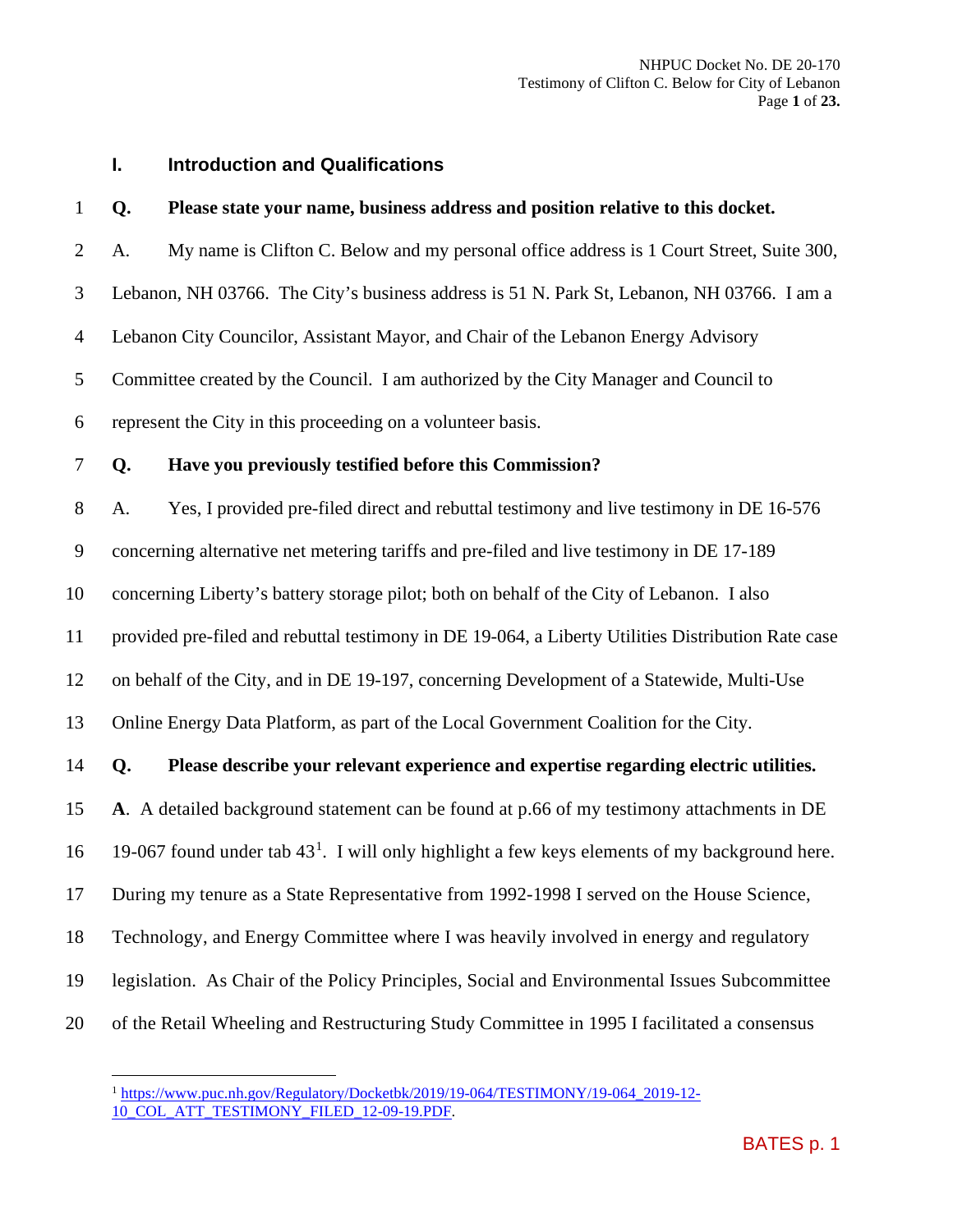building legislative and stakeholder process that resulted in recommended "Restructuring Policy Principles" that became the core of NH's Electric Utility Restructuring statute, RSA 374-F, that was enacted to restructure and guide the future regulation of electric utilities in NH . In 1998 I was elected to the NH Senate, serving on the energy and utility policy committees throughout my six-year tenure. From 1997-2004 I served on the Advisory Council on Energy of the National Conference of State Legislatures (NCSL), including 3 years as Chair, which advised NCSL staff on emerging energy issues that may need the attention of state legislatures. I also served on the Energy & Electric Utilities Committee, Assembly on Federal Issues of NCSL where, as Chair in 2000-2001, I facilitated a consensus based comprehensive update of NCSL's National Energy Policy. I testified on behalf of NCSL before the United States Senate Committee on Energy and Natural Resources on "Electric Industry Restructuring," focusing on transmission and jurisdictional issues. I also served as a member of the National Council on Electricity Policy Steering Committee from 2001-2004, which was a policy collaborative with NARUC, NGA, and NASEO.

 In late 2005 I was appointed to serve as a NHPUC Commissioner with my tenure ending in February 2012. During that time, I served on the FERC-NARUC Smart Grid and Demand Response Collaborative, 2008-2011, and on the Electric Power Research Institute (EPRI) Advisory Council, 2009-2011 and its Energy Efficiency/Smart Grid Public Advisory Group, 2008-2010. I also served in a variety of other capacities, including as a Vice Chair of NARUC's Energy Resources and Environment Committee, as a member and Co-Chair of the NEEP Steering Committee for the Regional Evaluation, Measurement & Verification (EM&V) Forum, and as President of NECPUC. Through my involvement in NCSL, NARUC, NECPUC, ISO New England stakeholder processes and particularly with EPRI I was fortunate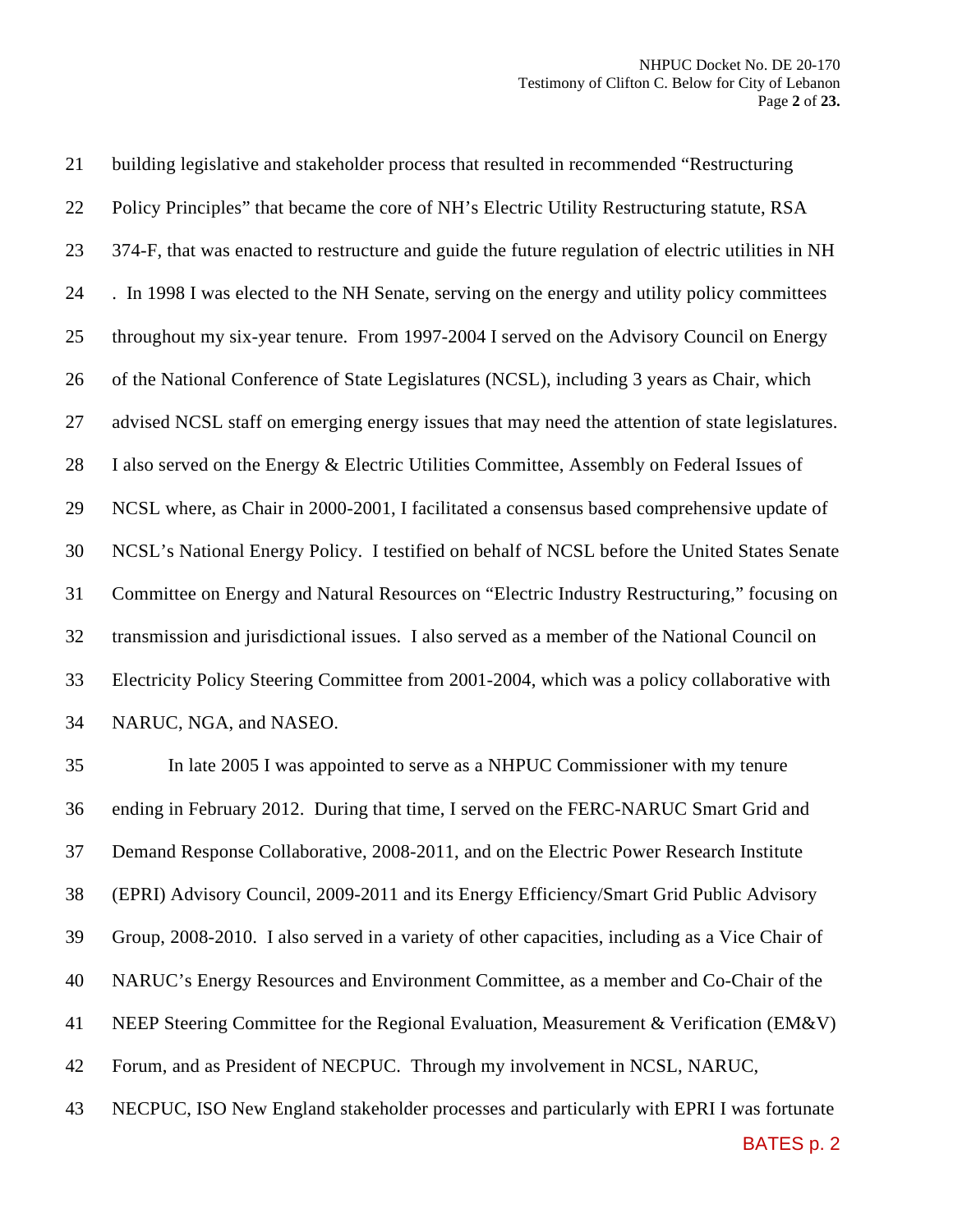to enjoy numerous deep dives into emerging issues in the electric utility industry at the intersection of technology, science, policy, markets, and regulation, including grid modernization, smart rates, market design, energy efficient technologies, and distributed energy resource issues. I was an active participant in the PUC's Grid Modernization Investigation, IR 15-296 and in 2017 I collaborated with Liberty Utilities and the Office of the Consumer Advocate's expert witness, Lon Huber, in the development and design of Liberty Utilities' Time-of-Use 51 rate model for their battery pilot in DE  $17-189$ <sup>[2](#page-3-0)</sup> **Q. Would you summarize your testimony?** A. Yes. The City is concerned that Liberty's Utilities' proposed rate design for commercial electric vehicle charging station customers, proposed Rates EV-L and EV-M do not reflect basic cost causation principles of regulated rate design and risk substantial undue cost shifting to other customers, possibly resulting in unjust and unreasonable rates. While the City appreciates the effort to minimize the use of demand charges in their rate design, we are disappointed that Liberty did not attempt to substantively comply with the Commission guidance for EV charging rate design in Order 26,394 coming out of IR 20-004 and referenced in the Order of Notice in this proceeding. **Q, What is the City's interest in EV charging?**

 A. The City currently has one all electric vehicle in its fleet and has put down a deposit to reserve an all-electric Ford F-150 pick-up truck. The City is beginning to explore additional

<span id="page-3-0"></span> Explained in the "Technical Statement Regarding Time of Use (TOU) Rate Model" found at [https://www.puc.nh.gov/Regulatory/Docketbk/2017/17-189/LETTERS-MEMOS-TARIFFS/17-189\\_2018-11-](https://www.puc.nh.gov/Regulatory/Docketbk/2017/17-189/LETTERS-MEMOS-TARIFFS/17-189_2018-11-19_GSEC_TECH_STATEMENT_TOU.PDF) [19\\_GSEC\\_TECH\\_STATEMENT\\_TOU.PDF.](https://www.puc.nh.gov/Regulatory/Docketbk/2017/17-189/LETTERS-MEMOS-TARIFFS/17-189_2018-11-19_GSEC_TECH_STATEMENT_TOU.PDF)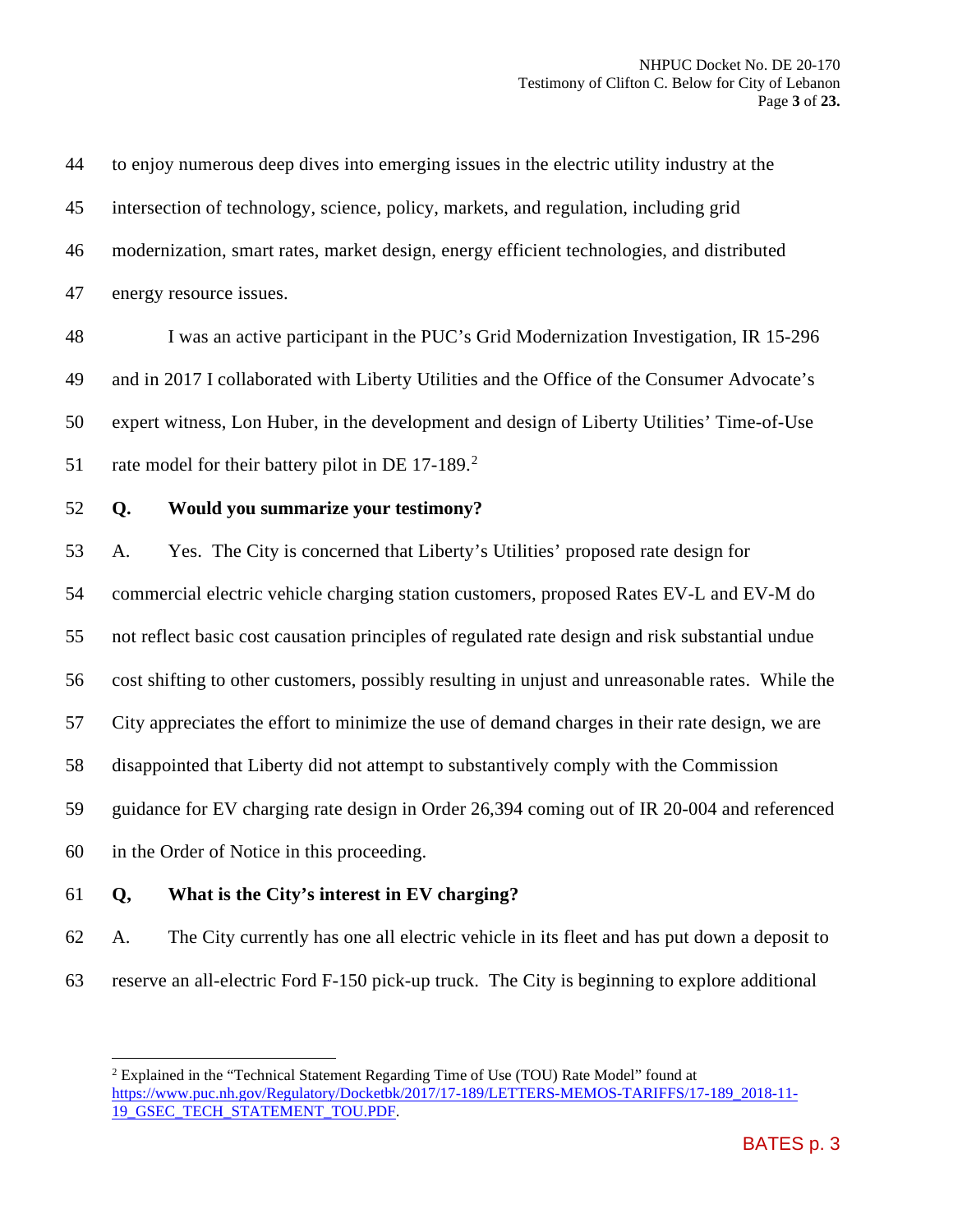opportunities for electrification of its fleet of vehicles with the expectation that over time large portions of the City's vehicles will be electric. In addition, the City is interested in supporting the expansion of electric vehicle charging for residents, businesses, and visitors to the City. The local public transit authority that serves the City, Advance Transit, is in the process of procuring 3 electric buses.

# **Q. Why might Liberty's proposed rates result in undue cost shifting to other customers?**

 A. By designing a largely flat volumetric rate, with no coincident peak demand charge, the rate design does not reflect any temporal price signal. Costs throughout the electric system are largely driven by the need to provide enough capacity, in generation, transmission, and distribution, to meet the coincident peak demand, plus a safety margin, experienced by each component of the system. Growing coincident peak demands require new investment in capacity to meet those peaks. New increments of capacity tend to cost more than existing increments of capacity for a variety of reasons, such as scarcity of land, cost of materials and labor, and the fact that existing capacity is to varying degrees depreciated and partially already paid for. Without temporal price signals that reflect when demand and costs are high, customers have no incentive shift flexible loads, such as a substantial portion of EV charging, to times when underlying demand and costs are lower.

 The concern with high demand charges that have no temporal dimension is that in low volume EV charging, peak demand can be very high compared to the volume of kWh, thus excessively burdening early adopters and making commercialization more difficult. However a flat volumetric rate with high demand compared to volume can result in such a customer having a disproportionate impact on cost drivers, costing increased transmission and capacity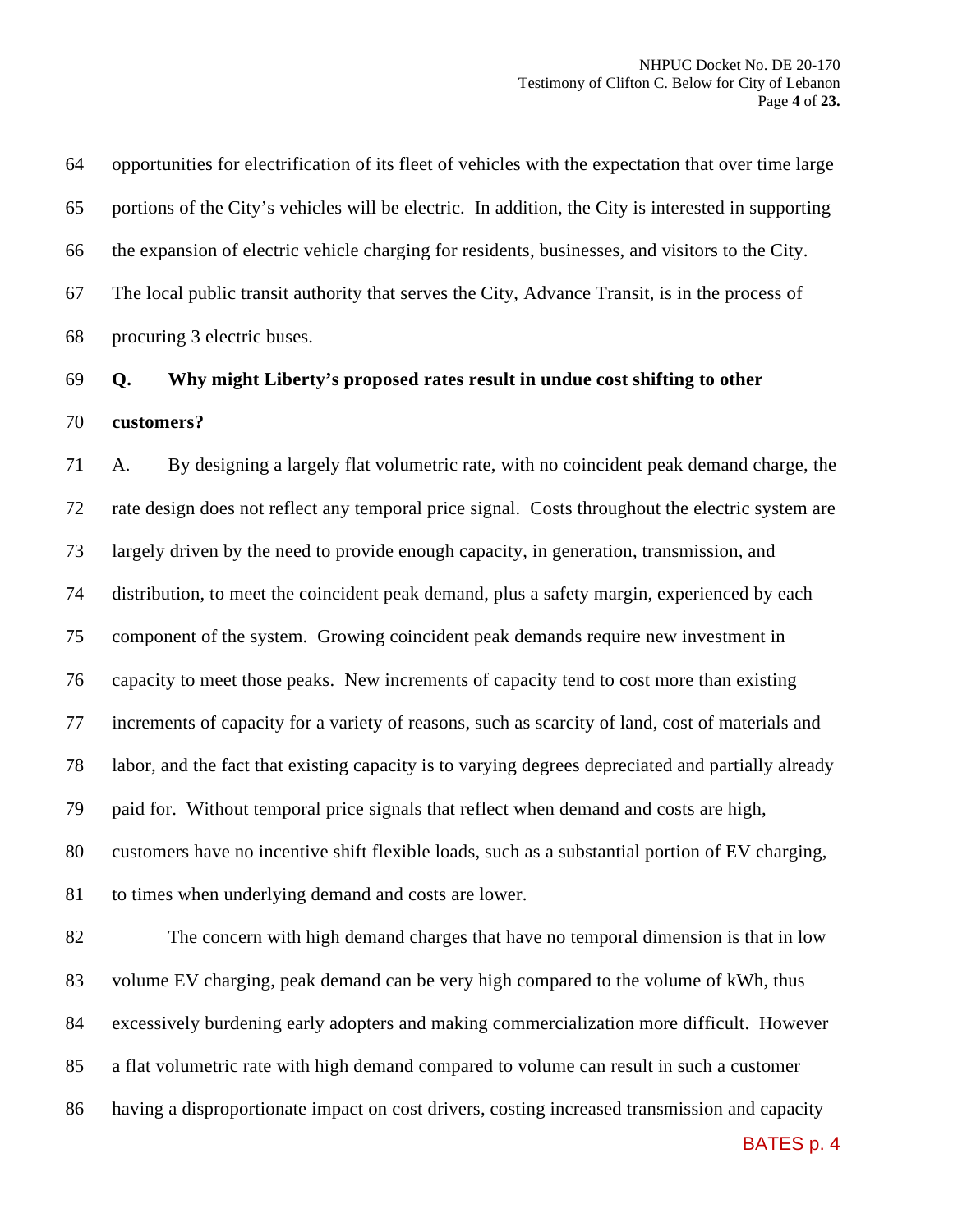charges for instance, while the volumetric rate does not fully compensate for those costs caused by that customer.

**Q. Can you give a more specific examples?**

 **A.** Yes, in New England the FERC regulated wholesale rates provide several very strong temporal marginal cost price signals. Capacity costs in the Forward Capacity Market are allocated to retail customers based on their share of the single hour of highest coincident peak demand in all of New England. Likewise, most transmission costs are allocated based on the single hour of highest demand in each month of the year. These are strong temporal price signals reflecting cost causation. These high costs, as well as high energy costs and demand on the distribution are primarily concentrated in the late afternoon and early evening of weekdays. The average load factor or asset utilization rate in New Hampshire is about 57%, meaning, on average we only use about 57% of the capacity of the system. If vehicle charging has a lower load factor than average, as seems likely with no time differentiated price signals, then it will tend to cause more costs than it pays for. Declining load factors mean that fixed cost (for capacity) are being spread over fewer kWh, raising the cost per kWh. Improving load factors will spread those costs over more kWh resulting in lower costs per kWh, all other things being equal.

**Q. How would TOU rates help in this regard?**

 A. Well designed TOU rates reflect the probability of incurring high costs in any given time period, but do not impose fixed demand charges. So, if there is low volume, overall costs can be manageable, even if costs are high in some periods of time, but may still be substantially lower than current G-1 and G-2 rate designs where most distribution costs are in the demand charge. They reflect cost causation and allow the customer to decide to what